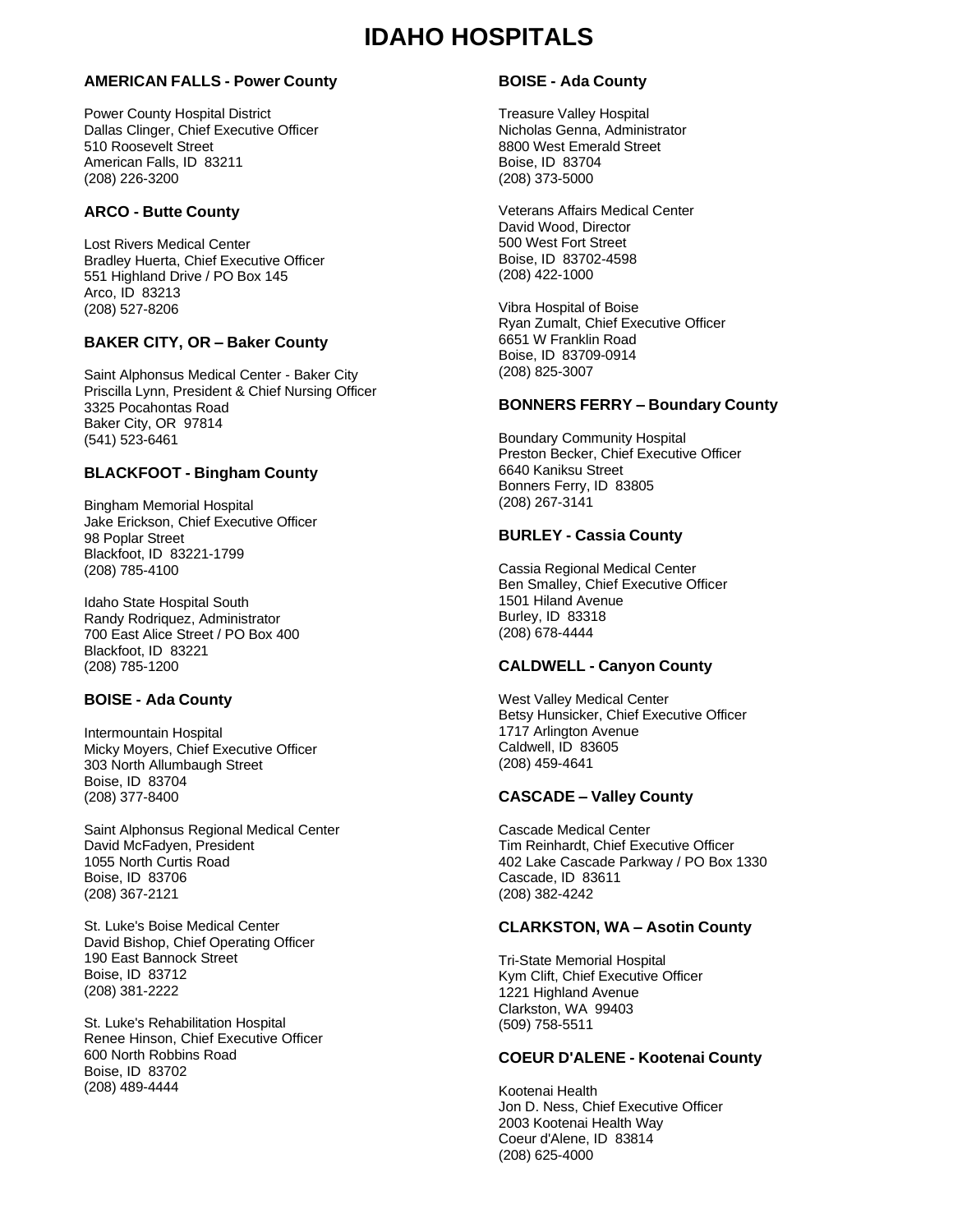## **COTTONWOOD - Idaho County**

St. Mary's Hospital & Clinics Lenne Bonner, President 701 Lewiston Street / PO Box 137 Cottonwood, ID 83522 (208) 962-3251

## **DRIGGS - Teton County**

Teton Valley Health Care Inc. Keith Gnagey, Chief Executive Officer 120 East Howard Driggs, ID 83422 (208) 354-2383

## **EMMETT - Gem County**

Valor Health Brad Turpen, Interim Chief Executive Officer 1202 East Locust Street Emmett, ID 83617 (208) 365-3561

## **GOODING - Gooding County**

North Canyon Medical Center J'Dee Adams, Chief Executive Officer 267 North Canyon Drive Gooding, ID 83330 (208) 934-4433

### **GRANGEVILLE - Idaho County**

Syringa Hospital & Clinics Abner King, Chief Executive Officer 607 West Main Grangeville, ID 83530 (208) 983-1700

## **IDAHO FALLS - Bonneville County**

Eastern Idaho Regional Medical Center Jeff Sollis, Chief Executive Officer 3100 Channing Way Idaho Falls, ID 83404 (208) 529-6111

Idaho Falls Community Hospital Casey Jackman, Chief Operating Officer 2327 Coronado Street Idaho Falls, ID 83404 (208) 528-1000

Mountain View Hospital Julie Taylor, Chief Executive Officer 325 Coronado Street Idaho Falls, ID 83404 (208) 557-2700

## **JEROME - Jerome County**

St. Luke's Jerome Medical Center Jill Howell, Chief Operating Officer/Chief Nursing Officer 709 North Lincoln Street Jerome, ID 83338 (208) 324-4301

#### **KELLOGG - Shoshone County**

Shoshone Medical Center Paul Lewis, Chief Executive Officer 25 Jacobs Gulch Road Kellogg, ID 83837 (208) 784-1221

## **KETCHUM - Blaine County**

St. Luke's Wood River Medical Center Carmen Jacobsen, Chief Operating Officer/ Chief Nursing Officer 100 Hospital Drive / PO Box 100 Ketchum, ID 83340 (208) 727-8800

#### **LEWISTON - Nez Perce County**

St. Joseph Regional Medical Center Timothy Trottier, Chief Executive Officer 415 Sixth Street / PO Box 816 Lewiston, ID 83501 (208) 743-2511

#### **MALAD - Oneida County**

Nell J. Redfield Memorial Hospital John Williams, Chief Executive Officer 150 North 200 West Malad, ID 83252-0126 (208) 766-2231

#### **MCCALL - Valley County**

St. Luke's McCall Medical Center Amber Green, Chief Operating Officer/Chief Nursing Officer 1000 State Street McCall, ID 83638 (208) 634-2221

## **MERIDIAN - Ada County**

St. Luke's Meridian Medical Center Rene Pallotti, Chief Operating Officer/Chief Nursing Officer 520 South Eagle Road Meridian, ID 83642 (208) 706-5000

## **MONTPELIER - Bear Lake County**

Bear Lake Memorial Hospital Michael Blauer, Chief Executive Officer 164 South Fifth Street Montpelier, ID 83254 (208) 847-1630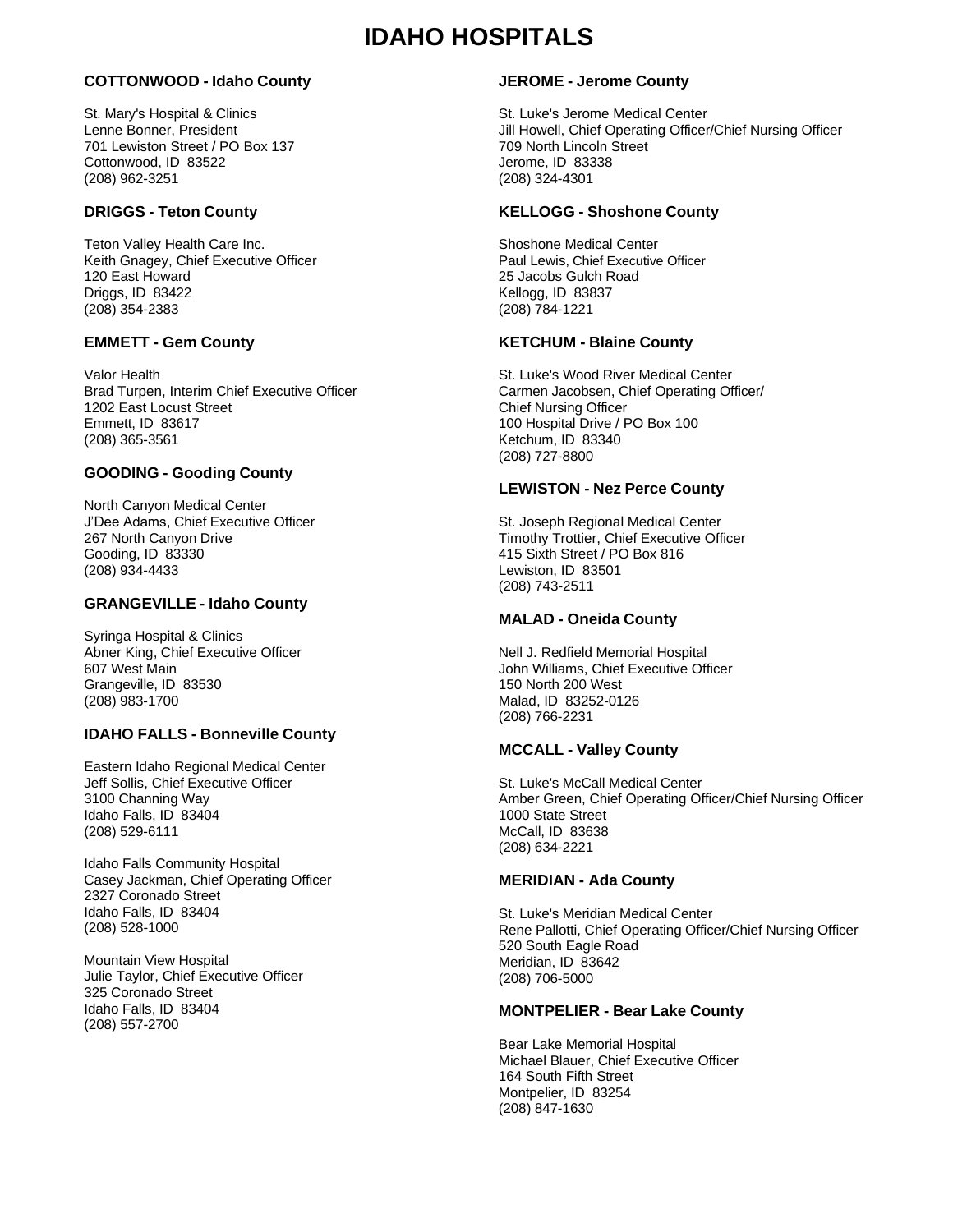# **MOSCOW - Latah County**

Gritman Medical Center Kara Besst, President / Chief Executive Officer 700 South Main Street Moscow, ID 83843 (208) 882-4511

# **MOUNTAIN HOME - Elmore County**

366<sup>th</sup> Medical Group, Mountain Home AFB Colonel Michelle Aastrom, Commander 90 Hope Drive, Bldg 6000 Mountain Home AFB, ID 83648 (208) 828-7200

St. Luke's Elmore Medical Center Lise Melchiorre, RN, MS, NEA-BC, CNOR, Chief Operating Officer/ Chief Nursing Officer 895 North 6th East Mountain Home, ID 83647 (208) 587-8401

# **NAMPA - Canyon County**

Saint Alphonsus Medical Center - Nampa Travis Leach, President 4300 E Flamingo Avenue Nampa, ID 83687 (208) 463-5000

St. Luke's Nampa Medical Center Joan Agee, Chief Operating Officer/ Chief Nursing Officer 9850 West St. Luke's Drive Nampa, ID 83687 (208) 505-2000

## **ONTARIO, OR - Malheur County**

Saint Alphonsus Medical Center - Ontario Dina Ellwanger, RN, BSN, MBA, President & Chief Nursing Officer 351 SW Ninth Street Ontario, OR 97914 (541) 881-7000

# **OROFINO - Clearwater County**

Clearwater Valley Hospital & Clinics Lenne Bonner, President 301 Cedar Orofino, ID 83544 (208) 476-4555

Idaho State Hospital North Todd Hurt, Administrator 300 Hospital Drive Orofino, ID 83544 (208) 476-4511

# **POCATELLO - Bannock County**

Portneuf Medical Center Jordan Herget, Chief Executive Officer 777 Hospital Way Pocatello, ID 83201 (208) 239-1000

# **POST FALLS - Kootenai County**

Northern Idaho Advanced Care Hospital Shane Sanborn, Chief Executive Officer 600 North Cecil Road Post Falls, ID 83854 (208) 262-2800

Northwest Specialty Hospital Rick Rasmussen, Chief Executive Officer 1593 East Polston Avenue Post Falls, ID 83854 (208) 262-2300

## **PRESTON - Franklin County**

Franklin County Medical Center Darin Dransfield, Chief Executive Officer 44 North 1st East Preston, ID 83263 (208) 852-0137

## **REXBURG - Madison County**

Madison Memorial Hospital Rachel Gonzales, Chief Executive Officer 450 East Main Street Rexburg, ID 83440 (208) 359-6900

## **RUPERT - Minidoka County**

Minidoka Memorial Hospital Thomas Murphy, Chief Executive Officer 1224 8th Street Rupert, ID 83350 (208) 436-0481

## **SALMON - Lemhi County**

Steele Memorial Medical Center Jeanine Gentry, Chief Executive Officer 203 South Daisy Street Salmon, ID 83467 (208) 756-5600

## **SANDPOINT - Bonner County**

Bonner General Health Sheryl Rickard, Chief Executive Officer 520 North Third Avenue Sandpoint, ID 83864 (208) 263-1441

## **SODA SPRINGS - Caribou County**

Caribou Memorial Hospital Living Center & Clinics Christina Thomas, Chief Executive Officer 300 South Third West Street Soda Springs, ID 83276 (208) 547-3341